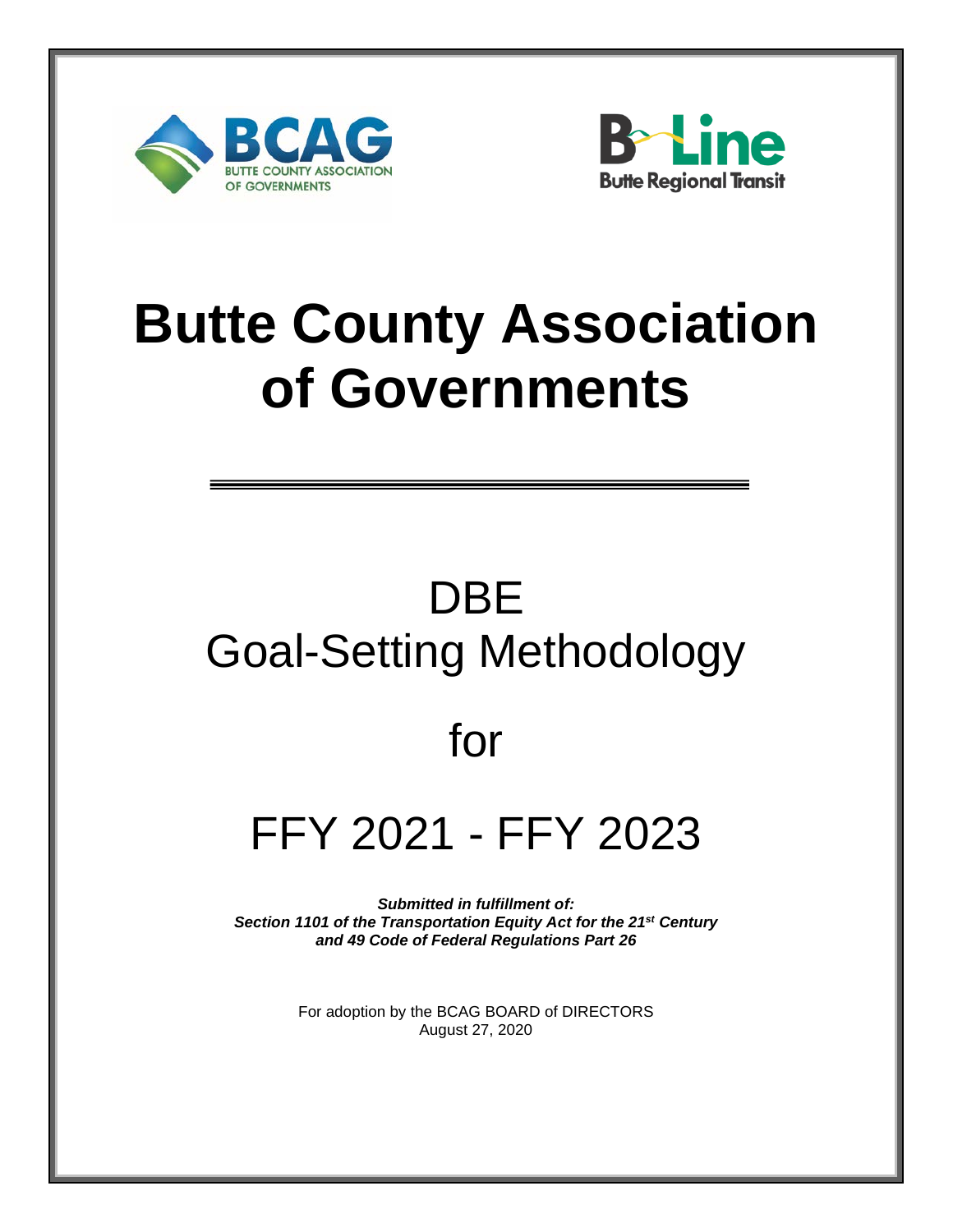#### **BUTTE COUNTY ASSOCIATION OF GOVERNMENTS DISADVANTAGED BUSINESS ENTERPRISE (DBE) OVERALL DBE GOAL AND METHODOLOGY FOR**

#### **FEDERAL FISCAL YEAR (FFY) 2020/23 (Covering the period of October 1, 2020 to September 30, 2023)**

#### **I. INTRODUCTION**

Butte County Association of Governments (BCAG) herein does submit its Proposed Overall Disadvantaged Business Enterprise (DBE) Goal and corresponding federally prescribed goalsetting methodology for the three-year Federal Fiscal Year (FFY) goal period of 2021-2023.

#### **II. BACKGROUND**

Effective March 3, 2010, the United States Department of Transportation ("DOT") issued a final rule affecting the implementation and management of the Department's Disadvantaged Business Enterprise ("DBE") program. The rule, which effectively amended the prior provision requiring annual submission of DBE goals and methodology, requires submission of a goalsetting methodology on a three-year cycle. Pursuant to this final rule, BCAG is still required to conduct an annual review to account for changes that may warrant an adjustment to the overall goal or make an adjustment based on changed circumstances (i.e. significant change in the legal standards governing the DBE program, new contracting opportunities presented by the availability of new or different grant opportunities to ensure the goal and program as a whole are narrowly tailored throughout the goal period. Under the new schedule, BCAG's next DBE goal and methodology submission is due to FTA on August 1, 2023.

#### **III. FTA-ASSISTED CONTRACTING PROGRAM FOR FFY 2020/23**

**Table 1** represents BCAG's U.S. DOT-assisted (FTA) defined contracting program, which includes three (3) projects that were considered in preparing its *Overall DBE Goal-Setting Methodology.* The project includes contracting opportunities in the categories of Professional Services and Construction. These categories may include subcontracting possibilities with ready and available DBEs.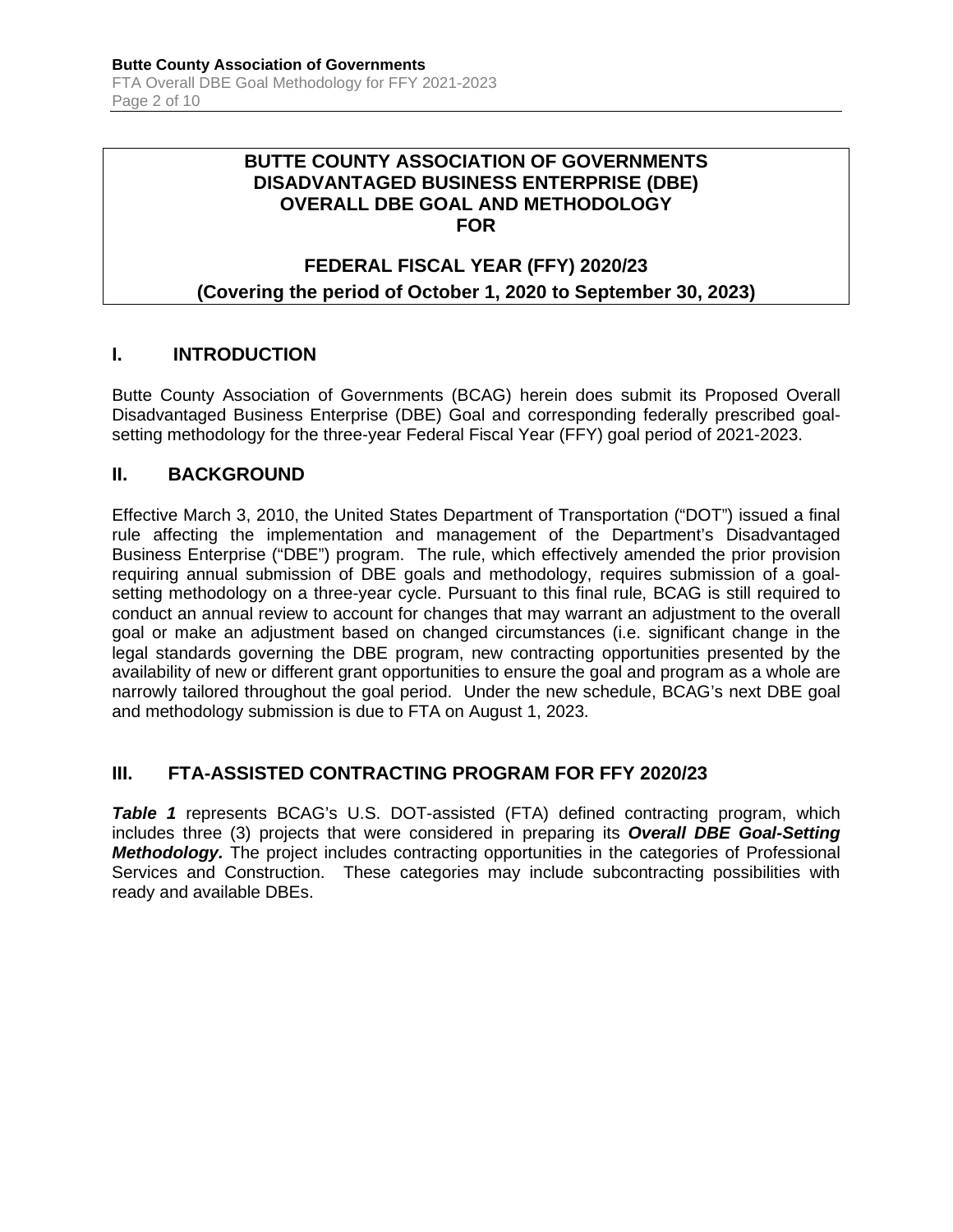| Table 1                                                                    |                                                                     |                                                                                     |                                                                                                        |                                                                                                           |  |  |  |  |  |  |
|----------------------------------------------------------------------------|---------------------------------------------------------------------|-------------------------------------------------------------------------------------|--------------------------------------------------------------------------------------------------------|-----------------------------------------------------------------------------------------------------------|--|--|--|--|--|--|
| <b>PROJECT</b>                                                             | Total<br><b>Estimated</b><br><b>Project Cost</b><br>(Federal Share) | <b>Estimated</b><br><b>Federal Dollar</b><br><b>Share of</b><br><b>Construction</b> | <b>Estimated</b><br><b>Federal Dollar</b><br><b>Share of</b><br><b>Professional</b><br><b>Services</b> | <b>Estimated</b><br><b>Federal Dollar</b><br><b>Share of</b><br><b>Materials &amp;</b><br><b>Supplies</b> |  |  |  |  |  |  |
| Underground Upgrades for<br>Electric Bus Deployment -<br>Construction only | \$626,028                                                           | \$626,028                                                                           | \$0                                                                                                    | \$0                                                                                                       |  |  |  |  |  |  |
| <b>Butte Regional Transit Routing</b><br>Study                             | \$200,000                                                           | \$0                                                                                 | \$200,000                                                                                              | \$0                                                                                                       |  |  |  |  |  |  |
| <b>Transit Operations</b>                                                  | \$10,897,498                                                        | \$0                                                                                 | \$10,897,498                                                                                           | \$0                                                                                                       |  |  |  |  |  |  |
| <b>TOTAL</b>                                                               | \$11,097,498                                                        | \$626,028                                                                           | \$11,097,498                                                                                           | \$0                                                                                                       |  |  |  |  |  |  |

**UNDERGROUND UPGRADES FOR ELECTRIC BUS DEPLOYMENT (CONSTRUCTION ONLY):** BCAG is beginning work in FY 2020-2021 to design and construct underground upgrades to Butte Regional Transit's facility for additional power. This power is needed to support electric buses and charging equipment. Federal funds are only being used for the construction part of this project.

**BUTTE REGIONAL TRANSIT ROUTING STUDY:** BCAG is beginning work in FY 2020-2021 to hire a consultant to design and construct underground upgrades to Butte Regional Transit's facility for additional power. This power is needed to support electric buses and charging equipment.

**TRANSIT OPERATIONS (TRANSDEV, INC.):** BCAG is currently contracted with Transdev, Inc. for transit operating services for Butte Regional Transit. BCAG's base contract term with Transdev expired on June 30, 2017. A two-year extension option was exercised to begin on July 1, 2017 and expired on June 30, 2019. Transdev submitted a bid and won the contract through a competitive bid process, Request for Proposal (RFP) during the FFY 2019.

The agreement is for five (5) years, from July 1, 2019 through and including June 30, 2024. BCAG has the option to extend the agreement for up to two (2) two-year extensions for a maximum contract term, including the initial term, of nine (9) years (through June 30, 2028).

Transdev partners with various vendors for bus maintenance, facility maintenance and services, employee required programs, bus parts, fuel, and uniforms. The Transdev, Inc. contract is for transit operating services for Butte Regional Transit. The majority of these services contain materials and supplies and includes some professional services.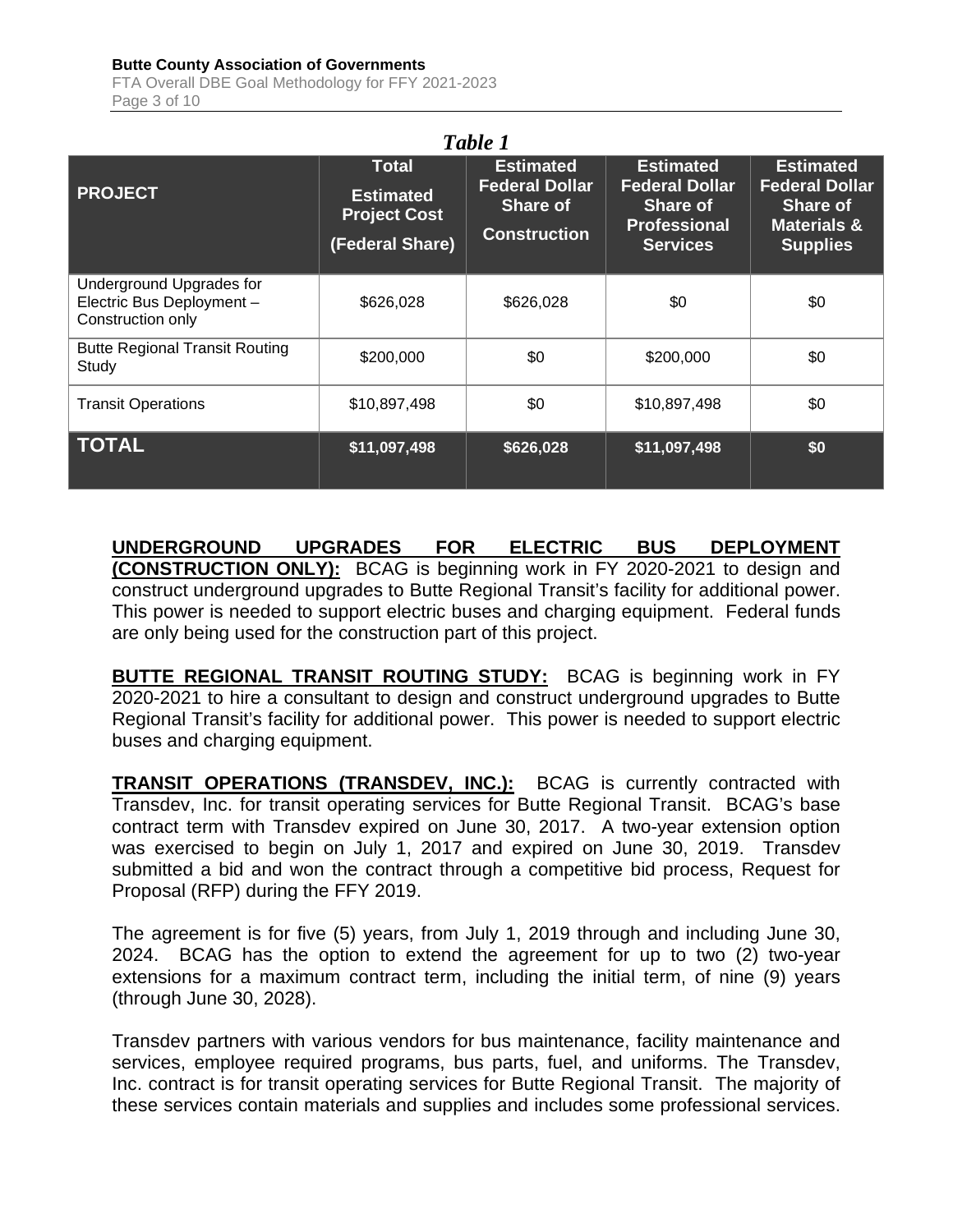BCAG reviewed monthly vendor costs and services provided by Transdev to determine the North American Industry Classification System (NAICS) codes.

#### **IV. GOAL METHODOLOGY**

#### *Step 1: Determination of a Base Figure*

To establish BCAG's Base Figure of the relative availability of DBEs to all comparable firms (DBE and Non-DBEs) available to propose on the BCAG's FFY 2020/23 FTAassisted contracting opportunities during the respective goal period, BCAG followed one of the five prescribed federal goal-setting methodologies in accordance with 49 CFR Part 26 regulations. This was accomplished by accessing the *California Unified*  **Certification Program (CUCP) Directory of Certified DBE Firms and the 2014 U.S.** *Census Bureau County Business Patterns (CBP) Database*. Comparisons were made within BCAG's market area and by specified industries and types of businesses identified in Table 3.

#### Geographic Market Area: Butte County only

BCAG used the Butte County market area alone to calculate the number of potential DBEs for Medical Doctors, Pest Control, Landscaping, Drug Testing and Janitorial services. Due to the nature of the industries and keeping to local travel for contracting opportunities, the Butte County only search seemed most appropriate.

#### Geographic Market Area: Neighboring Counties – Butte, Colusa, Shasta, Sutter, Tehama and Yuba

The neighboring counties market area was used for services where BCAG felt vendors were not as likely to travel up to ninety (90) miles due to the nature of the service and including travel time would not keep them as competitive as a local vendor.

BCAG made a concerted effort to ensure that the scope of businesses included in the numerator was as close as possible to the scope included in the denominator.

### *For the numerator: California UCP DBE Database of Certified Firms*

#### *For the denominator: 2014 U.S. Census Bureau's Business Pattern Database (CBP)*

To determine the relative availability of DBEs, BCAG divided the numerator representing the ratio of ready, willing and able DBE firms by the denominator representing all firms (DBE and Non-DBEs) available in each work category. BCAG focused on ready, willing DBEs located within the market area.

Application of this formula yielded the following baseline information: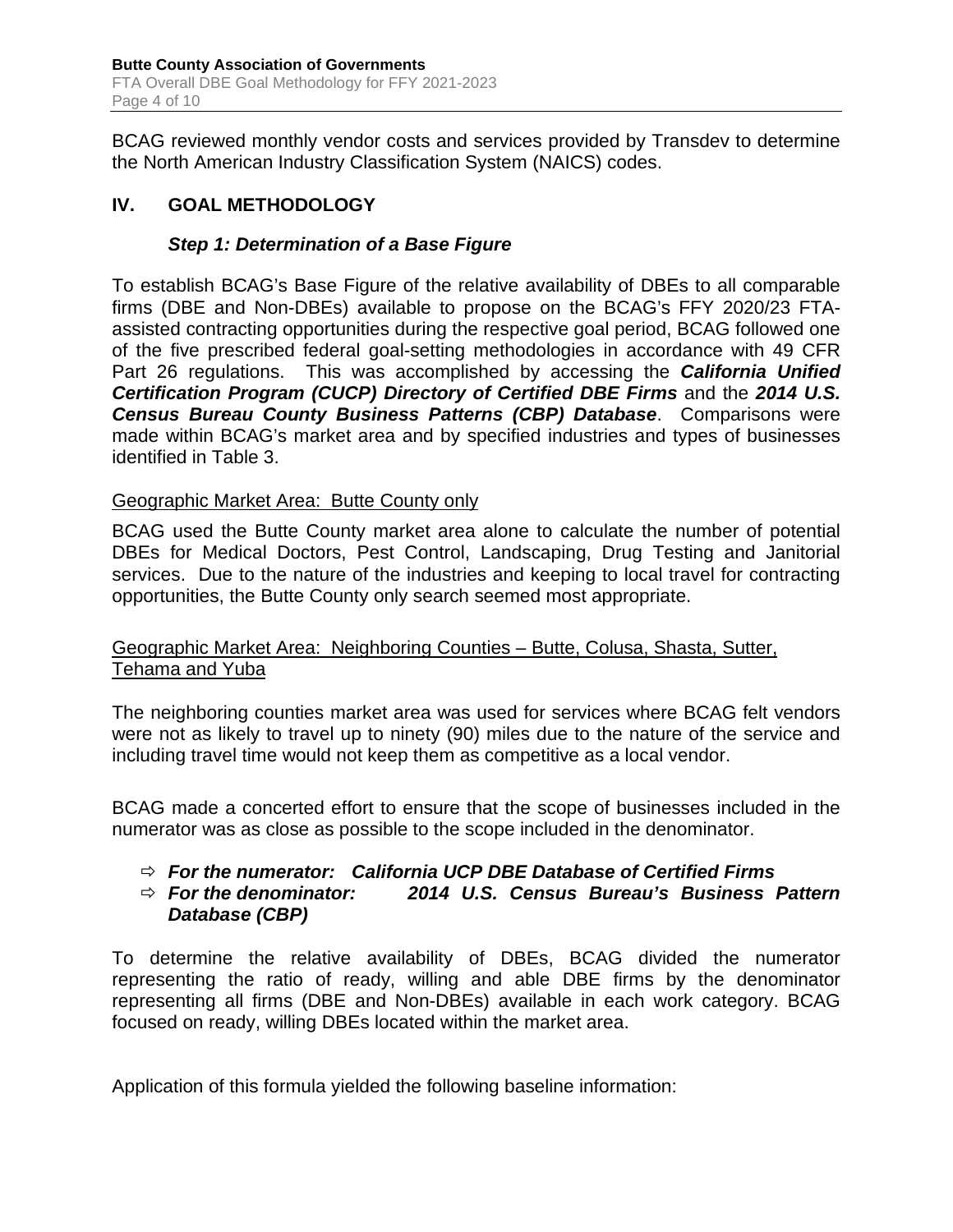#### *Number of Ready, Willing and Able DBEs* = **BASE FIGURE** *Number of All Available Firms* (*including DBEs and Non-DBEs*)

The Base Figure resulting from this calculation is as follows:

#### *Step 1: Base Figure: calculated by type of work to be performed*

| <b>TABLE 2 - Base Goal Calculation</b> |                   | Α                                                   | B                 | C                               |                                        |               |
|----------------------------------------|-------------------|-----------------------------------------------------|-------------------|---------------------------------|----------------------------------------|---------------|
| Project                                | <b>NAICS Code</b> | <b>Description &amp; Work Code Category</b>         | # of DBE<br>firms | # of<br>overall<br>firms        | # of DBE<br>firms/# all<br>firms (A/B) |               |
| Underground                            |                   | 238210 C8740 Electrical Engineers                   | 1                 | 420                             | 0%                                     |               |
| Upgrades for                           |                   | 238110 C0651 Concrete                               | 0                 | 36                              | 0%                                     |               |
| <b>Electric Bus</b>                    |                   | 238190 B1440 Sand & Gravel                          | $\mathbf 0$       | 14                              | 0%                                     |               |
| Deployment                             |                   | 238190 C1920 Structure Excavation                   | $\mathbf 0$       | 14                              | 0%                                     |               |
| (Construction<br>only)                 |                   |                                                     |                   |                                 |                                        |               |
| <b>Butte Regional</b>                  |                   | 541990 8760 Transportation Planning                 | $\pmb{0}$         | 83                              |                                        |               |
| <b>Transit Routing</b><br>Study        |                   |                                                     |                   |                                 |                                        |               |
| Transdev                               |                   | 441310 17531 Bus Services-Engine Rebuilding         | 0                 | 199                             | 0%                                     |               |
| Subcontracts                           |                   | 621111 8010 Offices & Clinics of Medical Doctors    | 0                 | 348                             |                                        | 0% Butte only |
|                                        |                   | 561710   17342 Disinfecting & Pest Control          | 0                 | 40                              |                                        | 0% Butte only |
|                                        |                   | 561612   17384 Security Guard/Guard Patrol Services | $\mathbf{1}$      | 10                              | 10%                                    |               |
|                                        |                   | 561730 A0780 Landscape & Hortibultural Services     | 2                 | 170                             |                                        | 1% Butte only |
|                                        |                   | 541380 8073 Drug Testing                            | $\mathbf 0$       | 10                              |                                        | 0% Butte only |
|                                        |                   | 561720 17341 Janitorial Services                    | 1                 | 50                              |                                        | 2% Butte only |
|                                        |                   | 541990 F5132 Uniforms                               | 1                 | 14                              |                                        | 7% Butte only |
|                                        |                   | 453210 D3950 Pens, Pencils, Office & Art Supplies   | 0                 | $\overline{4}$                  | 0%                                     |               |
|                                        |                   | 424310 F5171 Lubricants                             | 0                 | 0                               | 0%                                     |               |
| <b>TOTAL</b>                           |                   |                                                     | 6                 | 1412                            | 20%                                    |               |
| Key                                    |                   |                                                     |                   | 0.42%<br>Goal without weighting |                                        |               |

#### *TABLE 2*

Geographic Market Area: Neighboring Counties - Butte, Colusa, Placer, Shasta, Sutter, Tehama and Yuba

#### *Step 2: Adjusting the Base Figure*

Upon establishing the Base Figure, BCAG reviewed and assessed other known evidence potentially impacting the relative availability of DBEs within BCAG's market area, in accordance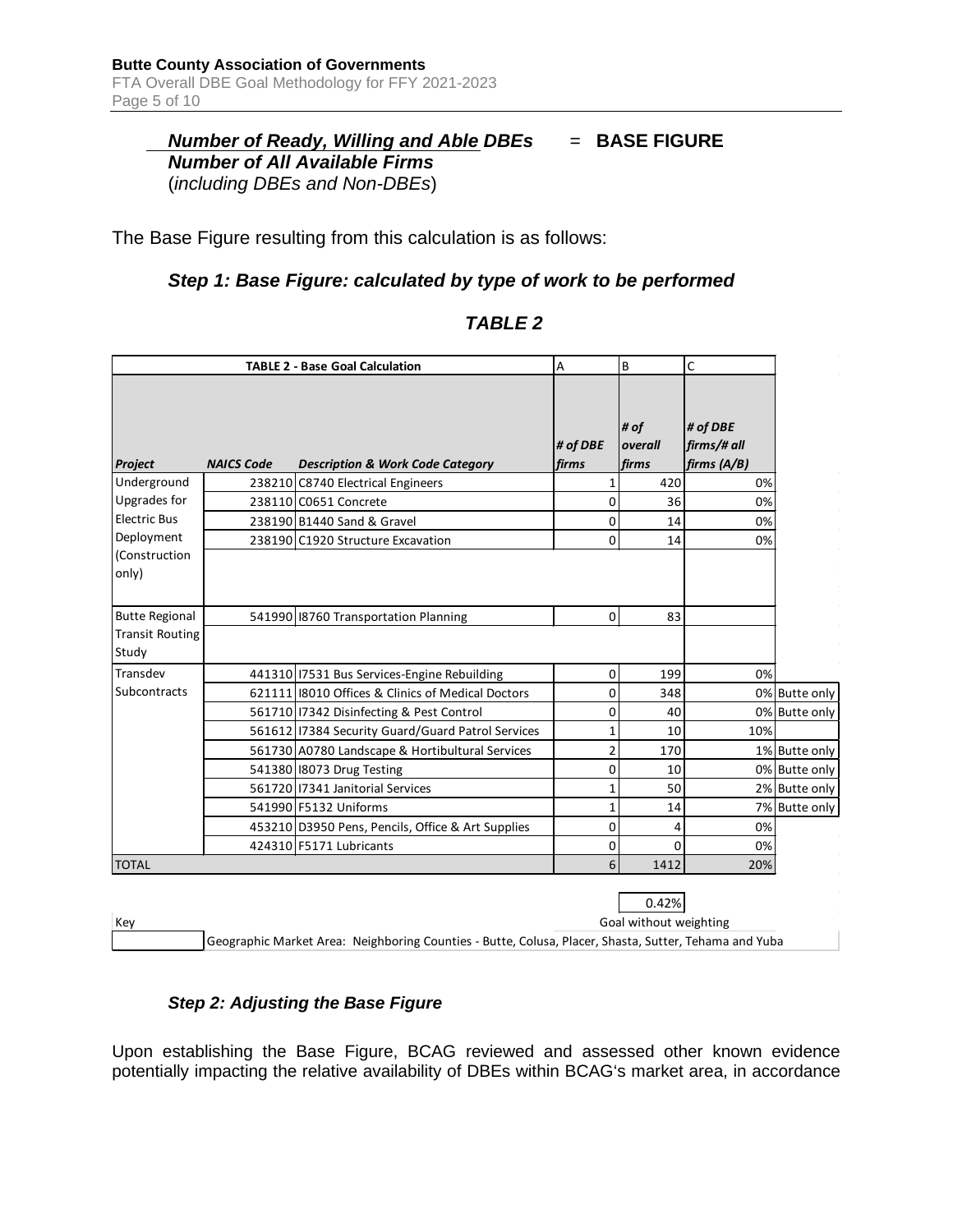with prescribed narrow tailoring provisions set forth under 49 CFR Part 26.45 Step II; DBE Goal Adjustment guidelines.

Evidence considered in making an adjustment to the Base Figure included other Local Agencies' Disparity Studies within BCAG's jurisdiction and Other Evidence. A summary of these considered are as follows:

#### *A. Past DBE Goal Attainments*

BCAG has two potential new contracting opportunities. One for construction on upgrades to underground facilities for Electric Bus deployment and one for planning assistance for transit routing survey. Neither of these projects have DBE's within the Neighboring Counties that are available and ready to work. If BCAG went further out of the area to look for DBEs, it may not be feasible or profitable for the DBE to travel so far to bid on these contracts.

BCAG has been tracking monthly vendor payments to DBE's and small businesses by their Transit Contractor, Transdev. Currently, Transdev has only one DBE that they are doing business with, that is Capp Uniforms. This DBE just started work on the contract in March of 2020. BCAG will continue to track the payments to this DBE and encourage more participation when available DBE's can be contracted.

In the past methodology, BCAG was incorrectly tracking Local Small Businesses (LSB) and including with the DBE goal numbers. This has significantly reduced BCAG's Overall DBE Goal. The correction was made during the FTA 2018 Triennial Review that was finalized in December 2019. BCAG will continue to annually evaluate if there are any new FTA projects that will require adjustments to the goal.

#### *B. BCAG's Bidders List*

While BCAG's Vendor/Consultant and Plan holder Databases were assessed and utilized to verify BCAG's market area, BCAG's database is currently undergoing refinement to facilitate analysis by contract type and corresponding NAICS codes. Therefore, BCAG will not make an adjustment to the Base Figure based on the Bidders List. BCAG will continue to capture the required information from all bidders/proposers at the time of bid/proposal submission and will utilize such information in future Overall DBE Goal setting analyses. The CUCP listing is inclusive of the DBE firms in our market area.

#### *C. Disparity Study & Calculation of Race-Conscious Goal*

BCAG considered the State of California Department of Transportation's (Caltrans) completed Disparity Study (Study). The Study was initiated to determine the existence of discrimination or its effects within the state of California. The Study was completed in 2012, BCAG found that none of the projects included in the Overall Goal Methodology needed to use a Race Conscious goal.

BCAG did not make an adjustment to the base figure at this time and concluded that there will not be a need to calculate a race-conscious contract goal.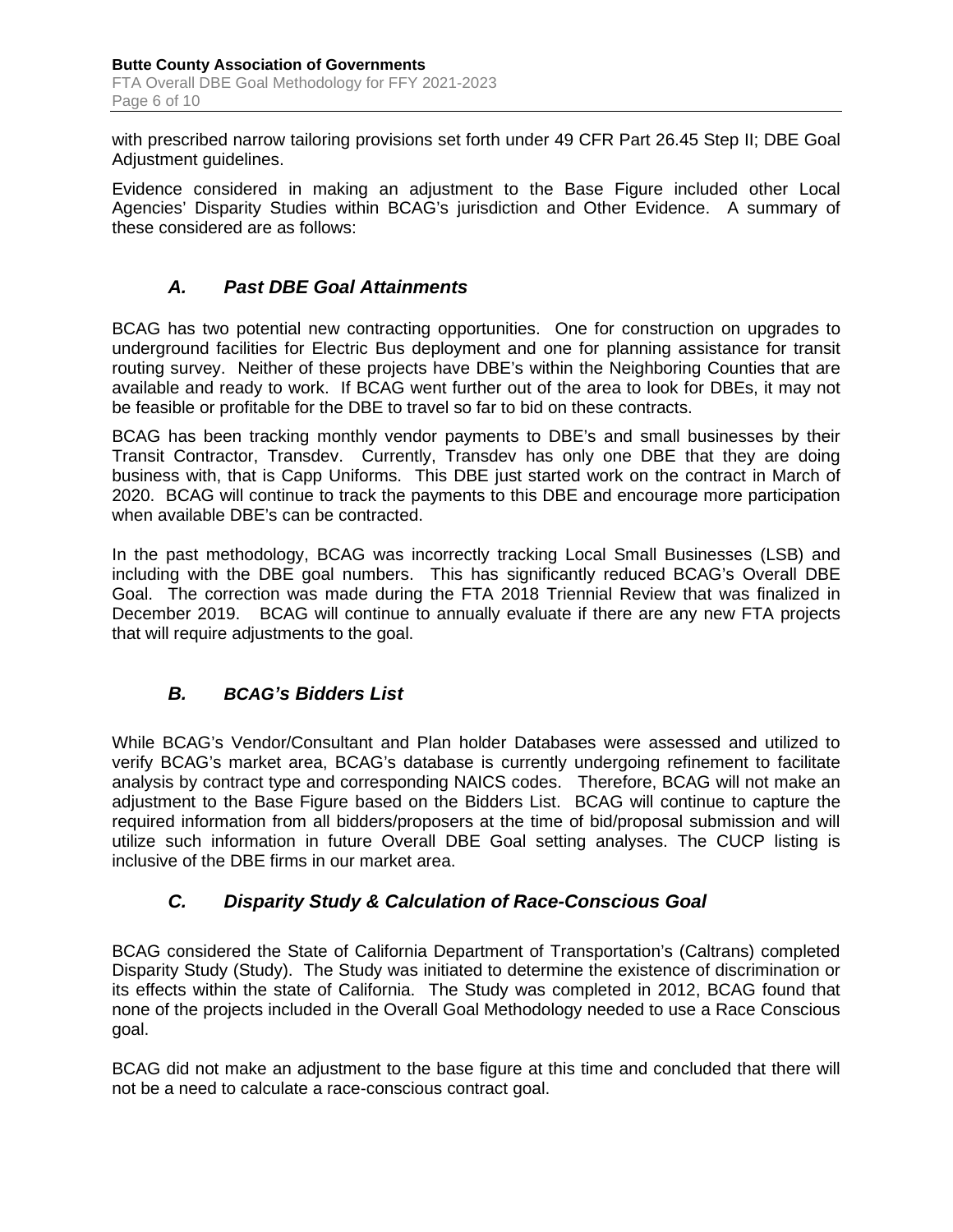#### *D. Other Evidence*

BCAG did not receive any other evidence nor is aware of any other factors or adverse considerations that would have had a material effect on DBEs availability within BCAG's marketplace, or on DBEs' ability to participate (meeting bonding, insurance and financial requirements) in support of BCAG's FTA-assisted contracting programs. Therefore, no goal adjustment was made in consideration of this factor. However, BCAG will continue to explore and consider all available evidence that materially would affect the opportunities for DBEs to form, grow, and compete in BCAG's FTA-assisted contracting programs.

#### **PROPOSED OVERALL DBE GOAL:**

#### **The Revised Overall DBE Goal for FFY 2020-2023 period for BCAG's FTA-assisted contracts is 0.42%.**

The proposed goal further serves to identify the relative availability of DBEs based on evidence of ready, willing, and able DBEs to all comparable firms, which are known to be available to compete for and perform on BCAG's FTA-assisted contracts. The proposed goal reflects a determination of the level of DBE participation, which would be expected absent the effects of discrimination.

#### **V. RACE-NEUTRAL MEASURES**

**The revised Overall DBE Goal for FFY's 2020-23 for BCAG's DOT-assisted contract is 0.42%.** BCAG will implement race-neutral measures to meet its Overall DBE Goal objectives in accordance with 49 CFR Part 26.51, including but not limited to:

- Arranging timely solicitations, times for the presentation of bids, quantities, specifications, and delivery schedules in ways that facilitate DBEs and other small business firms' participation.
- Unbundling large contracts to make them more accessible to small businesses, requiring or encouraging prime contractors to subcontract portions of work that they might otherwise perform with their own work forces.
- Providing information and communications programs on contracting procedures and specific contract opportunities.
- Encourage local businesses to register with the state to become a certified DBE.
- Hold mandatory pre-bid meetings as appropriate to ensure DBE information is presented to proposers as well as to provide opportunities for DBE vendors to attend.
- Work with the local college and university's small business centers to provide information regarding DBE certification and contracting procedures.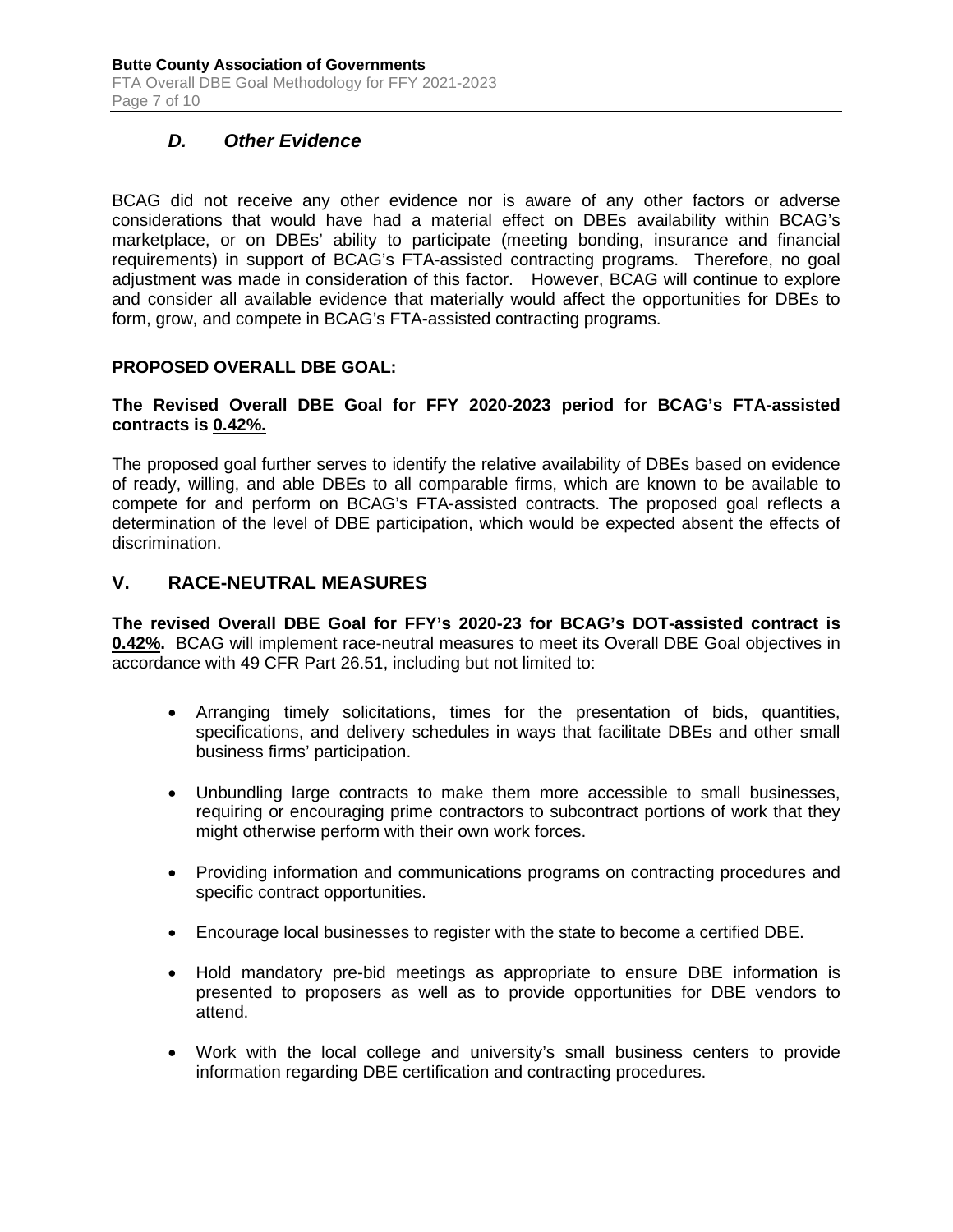#### **VI. PUBLIC PARTICIPATION AND FACILITATION**

Prior to establishment or adoption of BCAG's proposed overall goal, BCAG identified minority, women's, city chambers, local small business groups, general contractor groups and organizations within BCAG's market area to reach out to for consultation, feedback pertaining to the methodology utilized by BCAG to develop their proposed overall goal and any additional information they may have pertaining to effects of discrimination on opportunities for DBE's.

BCAG focused on providing direct outreach to the organizations listed above through telephone calls to obtain any comments on the proposed DBE Goal. Comments that could impact the goal would have been incorporated as a step 2 process of BCAG's goal development. All comments BCAG received are included in Attachment A – Public Comments Received for FFY 2020/2023 **Overall DBE Goal.** 

In addition, BCAG has issued Outreach Consultation Letters advising the aforementioned business community of the proposed DBE goal analysis and availability for review on BCAG's website. BCAG consults minority groups and organizations year-round via event attendance and vendor programs to solicit any input they have on DBE opportunities.

BCAG has given full consideration to all comments and input and assessed the impact on the proposed Overall DBE Goal. The organizations contacted through this process seemed generally helpful in spreading word of potential contracting opportunities with BCAG and doing whatever they can to help both BCAG and the small business and/or DBE. There are many upcoming events that the local community college is involved with and now that BCAG has made contact, there is an established relationship to be part of future events to support local small businesses and encourage DBE certification when possible.

The comments received did not indicate that the proposed goal should be changed. The discussion with local organizations has been useful in shaping BCAG's future race-neutral activities and small business element of the DBE program.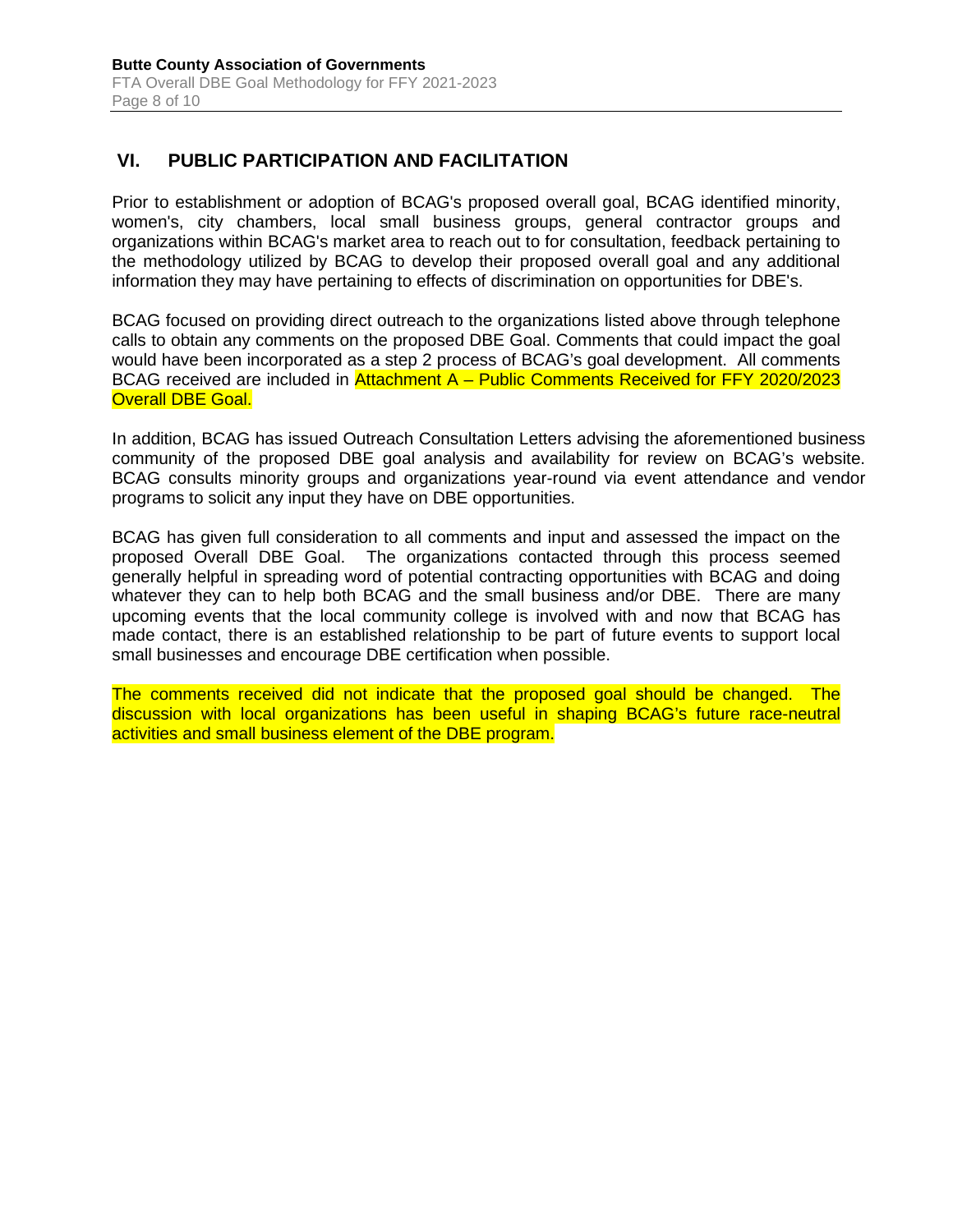#### **ATTACHMENT A FFY 2018/20 Overall DBE Goal**

### **Contact Notice of BCAG DBE & Projects – Public Outreach Agencies**

BCAG contacted local chamber offices and agencies to inform them of the updated DBE Goal and Analysis.

Public Outreach included:

1) The proposed DBE Goal and Methodology for 2020-23 was posted on the BCAG website to solicit comments on BCAG's DBE program and/or goal.



2) Chico Chambers of Commerce, Paradise Chambers of Commerce, Gridley Area Chambers of Commerce and Oroville Chambers of Commerce

The Chambers of Commerce in Butte County were informed of the above information via mail. BCAG can provide them a copy of the RFPs and they will post in their office. In addition, there are Business Directories of local businesses that are registered with the Chambers. This is a useful tool to find DBE/Local Small Business contractors that may be able to perform functions associated with projects/services.

3) Non-Profit, Valley Contractors Exchange – [www.vceonline.com](http://www.vceonline.com/) – 530-343-1981

BCAG utilizes Valley Contractors Exchange to provide them a copy of the RFPs and they post to the list of contractors who are associated with them. Valley Contractors also has a search tool of licensed contractors by category type. This tool is useful to find DBE/Local Small Business contractors that may be able to perform functions associated with projects/services.

4) Butte College, Small Business Development Center - [www.buttecollegesbdc.com/](http://www.buttecollegesbdc.com/) - 530- 895-9017